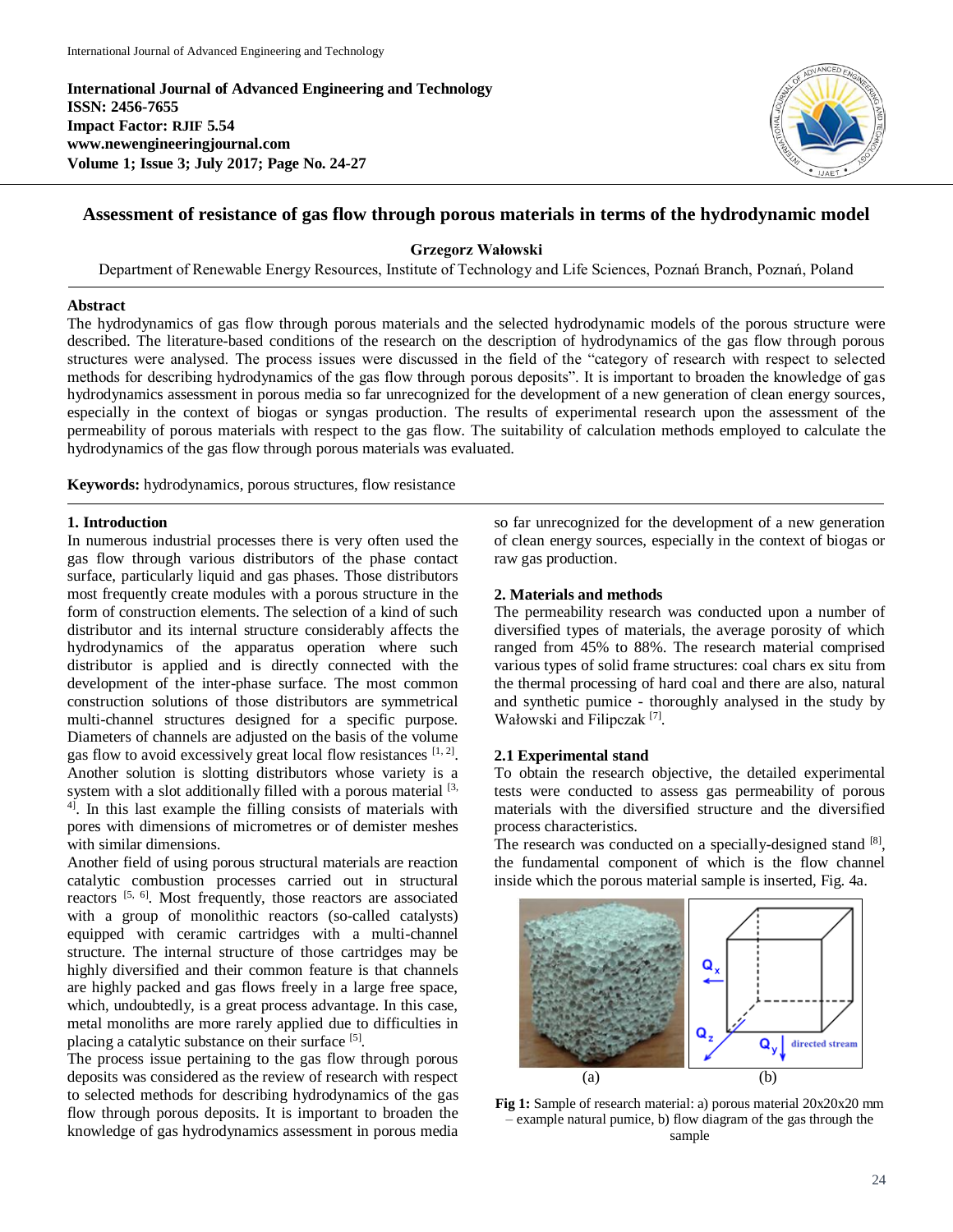The tested samples were cubic and the structure of the flow channel enabled measuring the gas permeability for each of the main flow directions  $(X, Y, Z)$  (Fig. 4b) through rotating the cubic sample in the selected plane of the measuring cell [7]. The gas permeability research was conducted by using air as a working medium.

## **2.2 Scope and research methodology**

The permeability measure was assumed to be a gas volume flow resulting from the allowable differential pressure forcing the gas flow on a given axis on the porous material sample.

## **3. Results & Discussion**

The reference books rarely refer to the flow of gas through porous deposits. They primarily focus on research and descriptions of phenomena that occur during the flow of gas through granular (loose), most frequently in the column filled with a porous material. Few studies refer to research upon permeability of gases through frame-structured porous materials. The reference books characteristic for those fields and referring to research upon hydrodynamics of gas flow through porous deposits are discussed in Table 1, whereas Fig. 1 shows the results of some research upon assessment of flow resistances through such deposits (adequate for the list included in Table 1) and includes relevant experimental data. The list contains only those studies that include research results or their data enables converting flow resistances at an apparent speed of gas (calculated for the full section of the column). For comparison, Table 1 also presents the results of own research.

**Table 1:** Studies relating to tests hydrodynamics of gas flow through a bed of granular and porous

|                                 | <b>Characteristics of the deposit</b> |                                         |                                             |                                                           |                                     |                                                      |                                    |
|---------------------------------|---------------------------------------|-----------------------------------------|---------------------------------------------|-----------------------------------------------------------|-------------------------------------|------------------------------------------------------|------------------------------------|
| Author                          | <b>Type</b><br>material               | <b>Height</b> of<br>the deposit<br>L, m | Diameter of the<br>column (deposit)<br>D, m | <b>Grain replacement</b><br>diameter (pores)<br>$d_e$ , m | Sample cross<br>Section $A$ , $m^2$ | <b>Sample</b><br>porosity<br>(deposit) $\varepsilon$ | <b>Gas velosity</b><br>$w_0$ , m/s |
| Palica et al. <sup>[9]</sup>    | acidic peat                           | 0.45                                    | 0.175                                       |                                                           | 0.0240                              | 0.47                                                 | $0.07 - 0.16$                      |
|                                 | bark from deciduous trees             |                                         |                                             |                                                           |                                     | 0.65                                                 | $0.07 - 0.18$                      |
|                                 | peat for mushroom production          |                                         |                                             |                                                           |                                     | 0.75                                                 | $0.07 - 0.16$                      |
|                                 | wheat straw                           |                                         |                                             |                                                           |                                     | 0.93                                                 | $0.05 - 0.16$                      |
|                                 | wood chips                            |                                         |                                             |                                                           |                                     | 0.68                                                 | $0.05 - 0.15$                      |
|                                 | compost soil                          |                                         |                                             |                                                           |                                     | 0.62                                                 | $0.05 - 0.15$                      |
|                                 | stalks from heather                   |                                         |                                             |                                                           |                                     | 0.93                                                 | $0.06 - 0.16$                      |
| Chmiel et al. $[10]$            | Ecosorb-100                           | 0.45                                    | 0.175                                       | 0.0005                                                    | 0.0240                              | 0.62                                                 | $0.05 - 0.08$                      |
|                                 |                                       |                                         |                                             | 0.0008                                                    |                                     | 0.51                                                 | $0.03 - 0.09$                      |
|                                 |                                       |                                         |                                             | 0.0021                                                    |                                     | 0.30                                                 | $0.03 - 0.08$                      |
|                                 |                                       |                                         |                                             | 0.0029                                                    |                                     | 0.22                                                 | $0.02 - 0.07$                      |
|                                 |                                       |                                         |                                             | 0.0167                                                    |                                     | 0.07                                                 | $0.02 - 0.05$                      |
| Łukaszuk et al.<br>[11]         | rape                                  | 0.95                                    | 0.196                                       | 0.00186                                                   | 0.0121                              | 0.40                                                 | $0.05 - 0.20$                      |
|                                 | wheat                                 |                                         |                                             | 0.00410                                                   | 0.0142                              | 0.47                                                 | $0.05 - 0.25$                      |
|                                 | corn                                  |                                         |                                             | 0.00785                                                   | 0.0130                              | 0.43                                                 | $0.05 - 0.25$                      |
| Kuśińska et al. <sup>[12]</sup> | wheat meal                            | 10                                      | 0.196                                       | 0.004                                                     | 0.0302                              |                                                      | $0.021 - 0.21$                     |
| Wałowski<br>(own research)      | karbonizat (coal char) ex situ        | 0.02                                    |                                             | 0.000068                                                  | 0.0004                              | 0.45                                                 | $0.03 - 0.11$                      |
|                                 | natural pumice                        |                                         |                                             |                                                           |                                     | 0.63                                                 | $0.01 - 0.06$                      |
|                                 | synthetic pumice                      |                                         |                                             |                                                           |                                     | 0.88                                                 | $0.02 - 0.18$                      |

Those results shown in Fig. 1 indicate very diversified computational characteristics of flow resistances as not only are they affected by a kind of deposit but also by the scope of permeability and the structure of a certain deposit and its porosity. This is also affected by the fact that various authors have different approaches to the process parameters resulting from the hydrodynamics of gas flow through porous deposits.

As for a phenomenological aspect the flow of liquid through the porous medium may be subject to various hydrodynamic criteria, which is affected by a medium structure, a kind of fluid (one- or multi-phase) and a flow forcing method (gravitational, pressure). A vast array of publications thoroughly analysed, among others, in studies by Strzelecki *et al*. [13], Piecuch [14], Orzechowski [15] and Błaszczyk [16]

describing this issue on a research and analytical basis refer to the filtration process and they are generally identified with the laminar fluid flow through granular deposits according to Darcy's law <sup>[17]</sup>. It does not exhaust many other examples of the flow of fluids through porous media. For the turbulent flow of fluids the Forchheimer model  $[18]$  and the Ergun model [19] should be distinguished. The more advanced description of the flow through the spatial layout of capillaries in the form of the meandering channels is also included in the Kozeny-Carman model  $[20]$ . The reference books discuss other models of hydrodynamics of one- and multi-phase fluids flowing through porous media, considering the impact of fluid features and a kind of porous medium on the flow through granular deposits [14, 16] .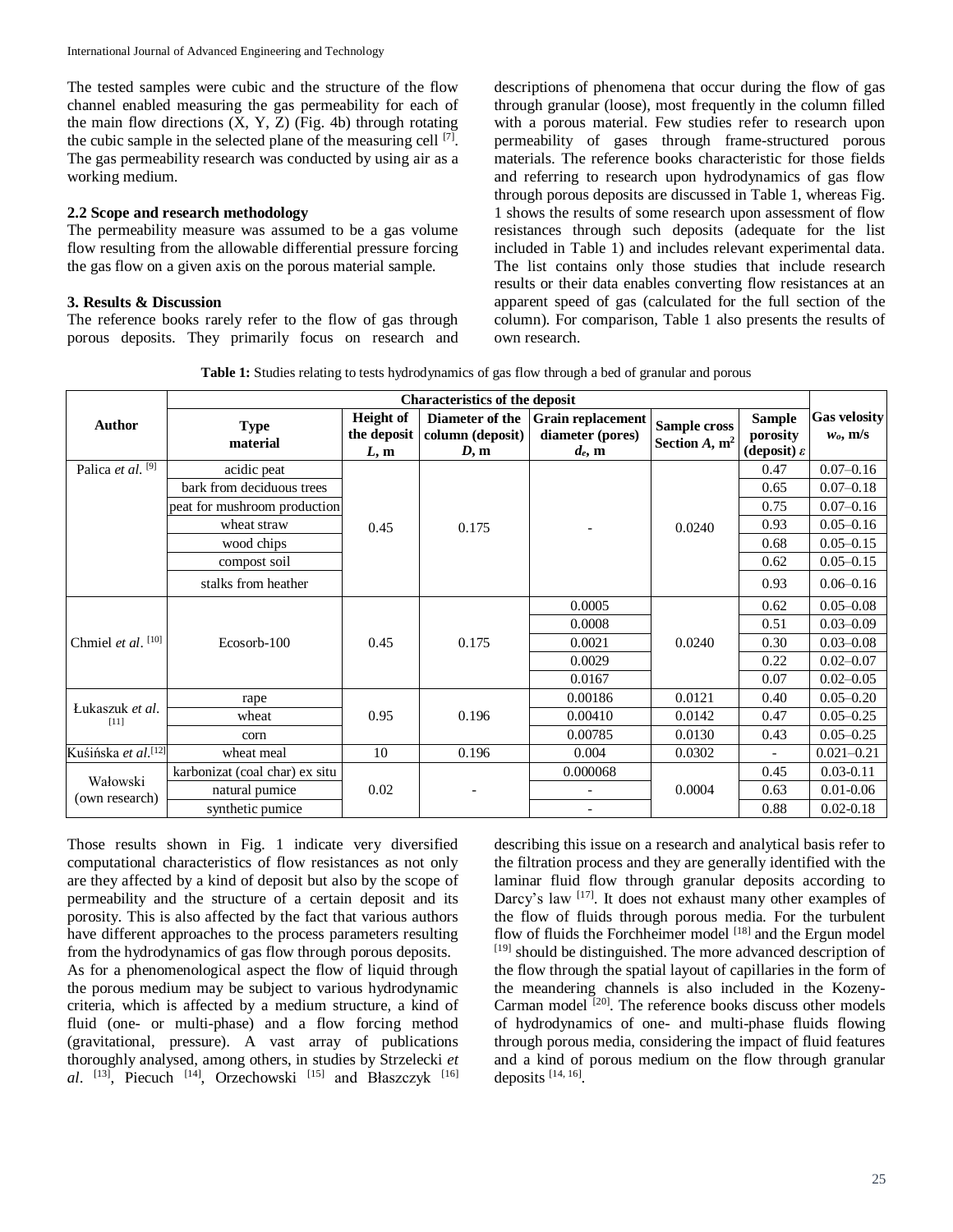

**Fig 2:** Summary of test results resistance of gas (ΔPzm) flow through a bed of granular and porous (according to Table 1)

## **4. Conclusions**

The process aspects referring to the hydrodynamics of gas flow through porous deposits are basically analysed in the literature for two structures with different deposit configurations. The first structures (analysed in most number of studies) are granular media where the liquid flows in the free space between grains of the material and in this case it may be observed that the whole porous space is an active space for this flow. The latter structure constituting solid porous materials is characteristic by a frame-structured construction, the structure of which determines the conditions and nature of the flow of liquids. In those frame-structured structures the flow only occurs inside pores and channels that affect the structure of the material, the flow is only limited to mutually-connected open channels and pores (some pores may be closed or blind). In both cases it is difficult to describe the hydrodynamics of gas flow in porous media not only due to the liquid movement in porous materials but also due to their unique structure.

In the context of the article-analysed conditions of the gas flow through frame-structured porous materials it should be stated that (i) mechanisms arising from the hydrodynamics of gas flows in porous deposits are described differently but the basis for assessing hydrodynamics is generally models based on the interpretation of Darcy's law  $[21]$ ; (ii) due to various mechanisms and forms of gas transport in porous deposits (among others laminar or turbulent flow, diffusion, Knudsen's transport  $[22]$ ) that, in most cases, occur simultaneously, the correct interpretation of hydrodynamic processes is a very complex problem that is frequently difficult to be described unambiguously; (iii) theoretical considerations arising from the interpretation of hydrodynamics of gas flow through porous media are described by highly diversified models, both

mathematical and experimental, considering the straight-axial flow (as in Poissuille's laminar flow model [22]) or a more complex filtration process (according to Darcy's model and the only possible for the laminar flow) and numerous modifications of those models for specific structural conditions of the deposit based on experimental criteria of the liquid flow in closed spaces; the literature-based modifications (among others Ergun  $[19]$ , Carman  $[20]$ , Forchheimer  $[23]$ , Windspergera<sup>[24]</sup>) most frequently refer to the determination of flow resistances, despite the fact they are designed for granular media or their specific form - the filling of column apparatuses; (iv) great difficulties in applying the literaturebased models and their adaptions to other process conditions compared to the assumptions of those models are associated with a highly diversified structure of porous materials, especially in the context of the shape of pores, their crosssection, mutual connections that enable the liquid flow or the porosity whose relatively high value does not always prove the greater capacity of the frame-structured materials.

As part of the strategic project entitled: "Interdisciplinary research upon the improvement of energy efficiency and an increase in the share of renewable energy sources in the balance energy of the Polish agriculture" conducted within the BIOSTRATEG 1 programme with acronyms BIOGAZ and EE at the Institute of Technology and Life Sciences, the Department of Renewable Energy Resources in Poznan, there was, among others, an attempt to develop the model of the hydrodynamics of the gas flow in porous deposits.

#### **5. Acknowledgments**

The study conducted as part of the project financed by the National Centre for Research and Development conducted in the BIOSTRATEG program, contract No